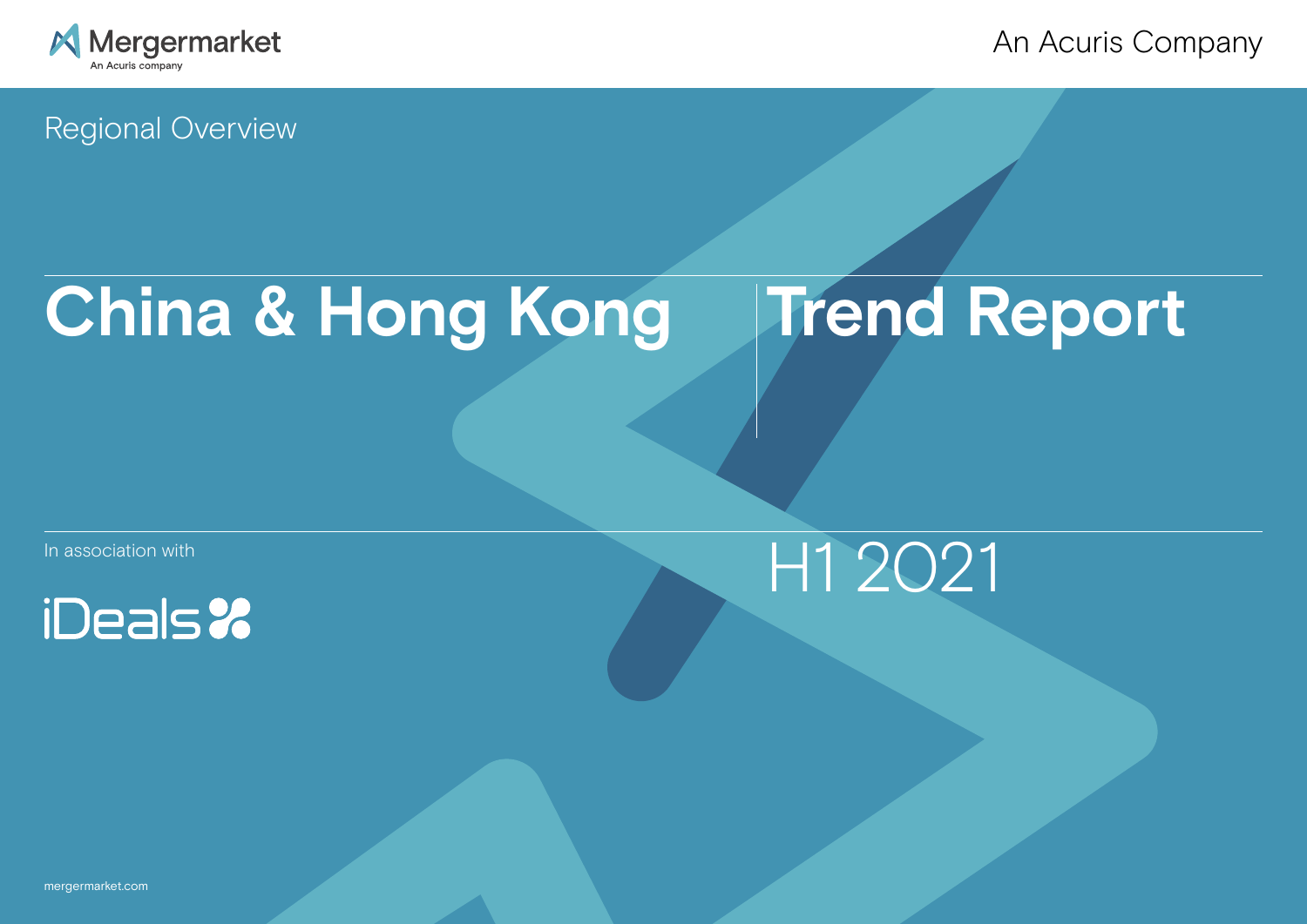

# Value of China and Hong Kong M&A in H1 2021, up 88.5% on H1 2020





Increase in number of energy, mining & utilities (115 deals, US\$19.8bn) deals versus H1 2020, the largest sector increase this half



**+41% +59%** 

Increase in tech M&A value to US\$45.8bn

**4**

Number of quarters in which China and Hong Kong has seen at least US\$100bn in M&A activity

# **US\$27bn**

China and Hong Kong outbound M&A, only 17.5% behind the full-year 2020 value

**US\$39bn**

Private equity (PE) investment in H1 2021. China and Hong Kong have now seen at least US\$10bn worth of PE investment for five successive quarters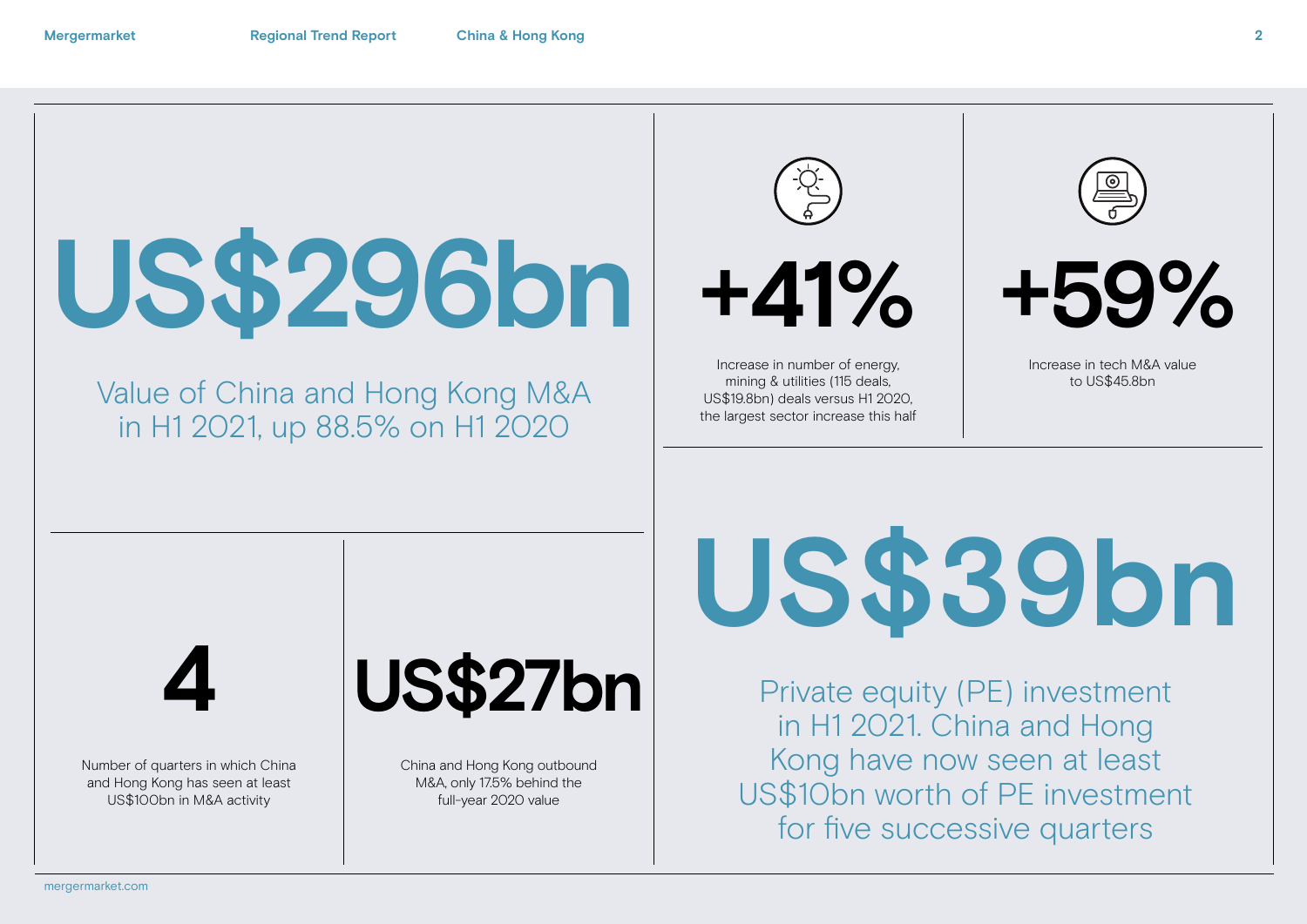# **Amid international angst, dealmakers look to domestic successes**

The economies of China and Hong Kong are bouncing back following the impact of the COVID-19 pandemic. With growth of 2.3%, China was the only major economy to have expanded in 2020 and is expected to see growth of 8.1% in 2021, according to the Asian Development Bank. While Hong Kong's economy shrank by 6.1% amid the pandemic, the local government is forecasting growth of between 3.5%-5.5% in 2021.

"Compared with the developed economies, China has much more momentum," says John Yuan, head of China and Southeast Asia at iDeals Solutions Group. "The country's GDP growth rate is much higher. At the same time the renminbi is in a relatively strong position, which is motivating companies to go out and buy high-quality targets."

This improving economic outlook is translating into greater deal activity. Together, China and Hong Kong recorded 963 deal announcements worth US\$296.4bn in H1 2021, representing a 88.5% year-on-year increase from the same period last year, and with 148 more deals recorded.

#### **Domestic dealmaking reaches new highs**

Domestic activity was strong in H1, as Chinese and Hong Kongese companies looked inward to take advantage of local opportunities. All but one of the ten largest deals were intranational, including the mammoth US\$111.5bn merger

between Chinese infrastructure companies Sichuan Railway Investment Group and Sichuan Transportation Investment Group – the largest deal of the year by far.

The second largest deal through the first six months of this year – Xinijang Tianshan Cement Co's US\$15.2bn acquisition of controlling stakes in four regional peers – also fell in the construction sector.

As a result of such mega-mergers, regional domestic deal value looks on track to set a new benchmark, having already totalled US\$276.4bn in H1 on 873 deal announcements, almost double the aggregate value of the 732 domestic transactions logged during the same period last year.

"The amount of domestic M&A activity has increased significantly. There are a few major drivers, including, on a global scale, inflation and the depreciation of the dollar, as well as, here in Asia-Pacific, the presence of strong state and government investment support," reports Yuan.

Hong Kong also saw domestic activity ramp up in H1. The most valuable deal to take place between local firms was multinational conglomerate Jardine Matheson Holdings' delisting of its second-largest unit, Jardine Strategic, in a US\$5.5bn buyout deal aimed at simplifying the company's complex structure.

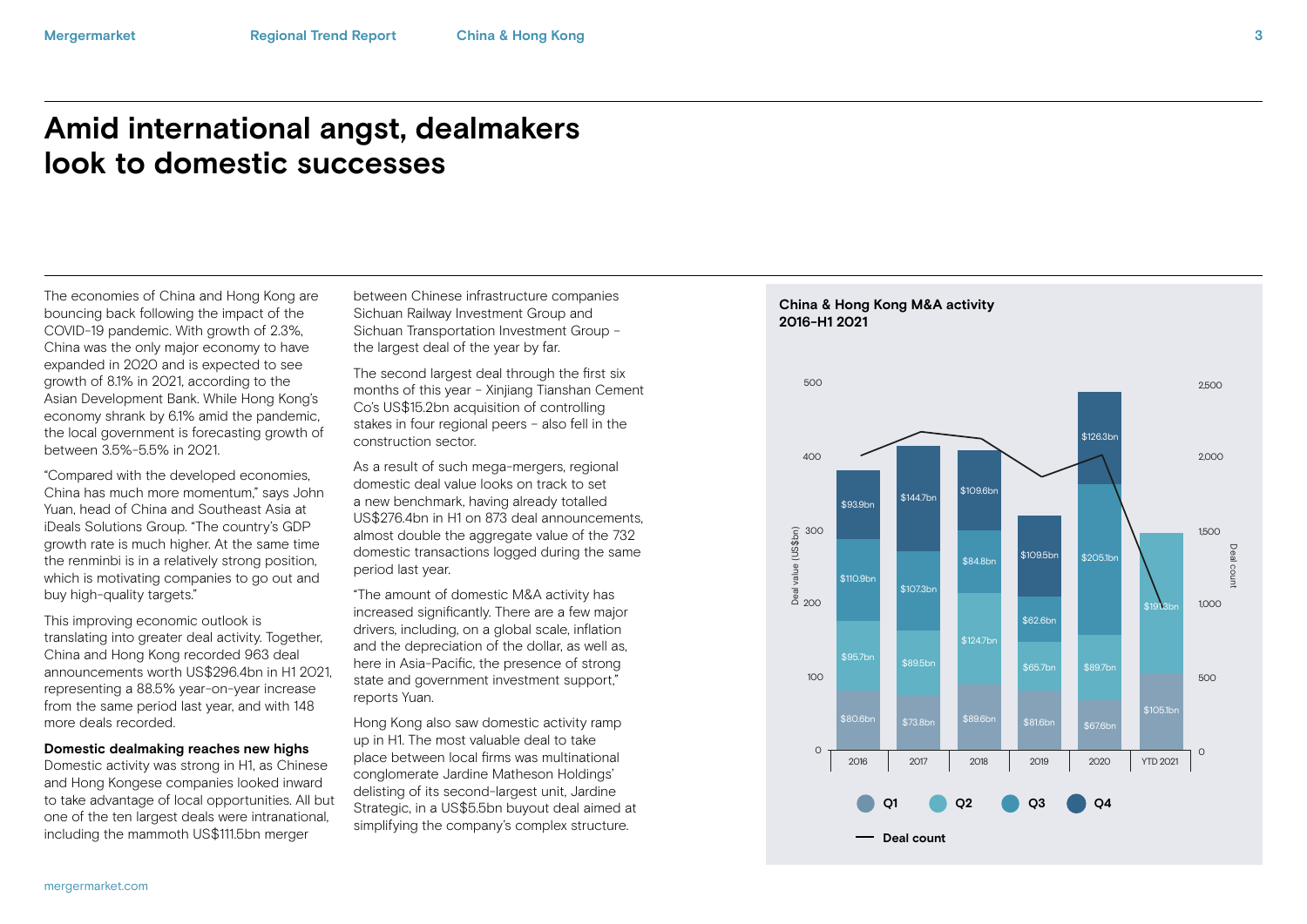## **Data analysis** continued

#### **US buyers flock to China**

International appetite for Chinese and Hong Kongese assets remained high in H1 2021, particularly in respect of US buyers. A total of just under US\$20bn-worth of inbound deals were recorded, on 90 transactions, roughly on par with H1 2020.

The largest inbound deal of H1 was Blackstone's US\$5.7bn acquisition of a majority stake in real estate firm SOHO China, a developer of office buildings. Blackstone is said to be confident about China's long-term economic prospects and the potential of the office market in Beijing and Shanghai.

#### **Hong Kong attracts European interest**

Inbound dealmaking targeting the Hong Kong market was also pronounced in the first half of the year. Hong Kongese assets are attracting attention across Europe, particularly Austria and France.

One significant deal carried out by a European bidder was French utility Suez's acquisition of the remaining 42% stake in Suez NWS – its China-focused wastewater treatment services provider – for US\$538m. The deal makes clear the French utility firm's ambitions to expand its operations within the region.

#### **Tech deals power ahead**

Dealmakers in both China and Hong Kong remained active in the technology sector in H1. There was a total of 119 deals worth US\$45.7bn in aggregate (15.4% across all industries, second only to construction's massive 44.3% share of proceedings in H1) targeting tech firms in the region, representing a year-on-year increase of 59.2% in value terms on 23 more deals.

Deals such as the US\$4bn purchase of mobile and video games developer Shanghai Moonton by ByteDance's video games unit Nuverse highlight the rapid growth of China's gaming industry. The move into the video gaming business puts TikTok-owner ByteDance in direct competition with Tencent, China's biggest video game company.

"China's M&Aa market will continue to grow steadily in terms of transaction volume and value, and I think TMT will continue to stay at the centre of that activity," says Yuan. "Internet companies will acquire high-quality overseas targets and look for new cross-regional business growth opportunities."

Hong Kong also saw its fair share of tech dealmaking, exemplified by the US\$4.4bn take-private of e-commerce platform China Youzan by a consortium led by the company's CEO and founder, Zhu Ning, which reflects e-commerce's growing prominence in Asia.

#### **China buyouts on the rise**

The Chinese deal market saw a year-on-year uptick in buyout activity. A total of 98 buyouts in H1 2021 was up on both the preceding six months (97) and H1 2020 (71). Value, meanwhile, reached US\$38.5bn, the highest half-yearly sum since H1 2018's US\$45bn.

"People are trying to identify the most attractive subsectors for PE investment, based on changing consumer behaviours," says Yuan. "We can see that they are most interested in digital healthcare, e-commerce and e-learning. There are signs, too, that projects related to carbon neutrality are also coming towards centre stage."

#### **Outlook**

The surge in domestic dealmaking in both China and Hong Kong witnessed in H1 implies an inward focus amid an uncertain global economic outlook. This looks set to continue through H2 2021, as local firms – particularly large state-owned enterprises – continue to look for opportunities to consolidate.

China and Hong Kong remains a draw for international investors, with corporates and PE houses alike securing deals in the first half of the year. The high-growth tech sector will continue to attract investment as international firms look to gain a foothold in the burgeoning Asian market.



**Looking for more insights into the China & Hong Kong markets?** [View our discussion here](https://members.mergermarket.com/china-hong-kong-trend-report-h1-2021)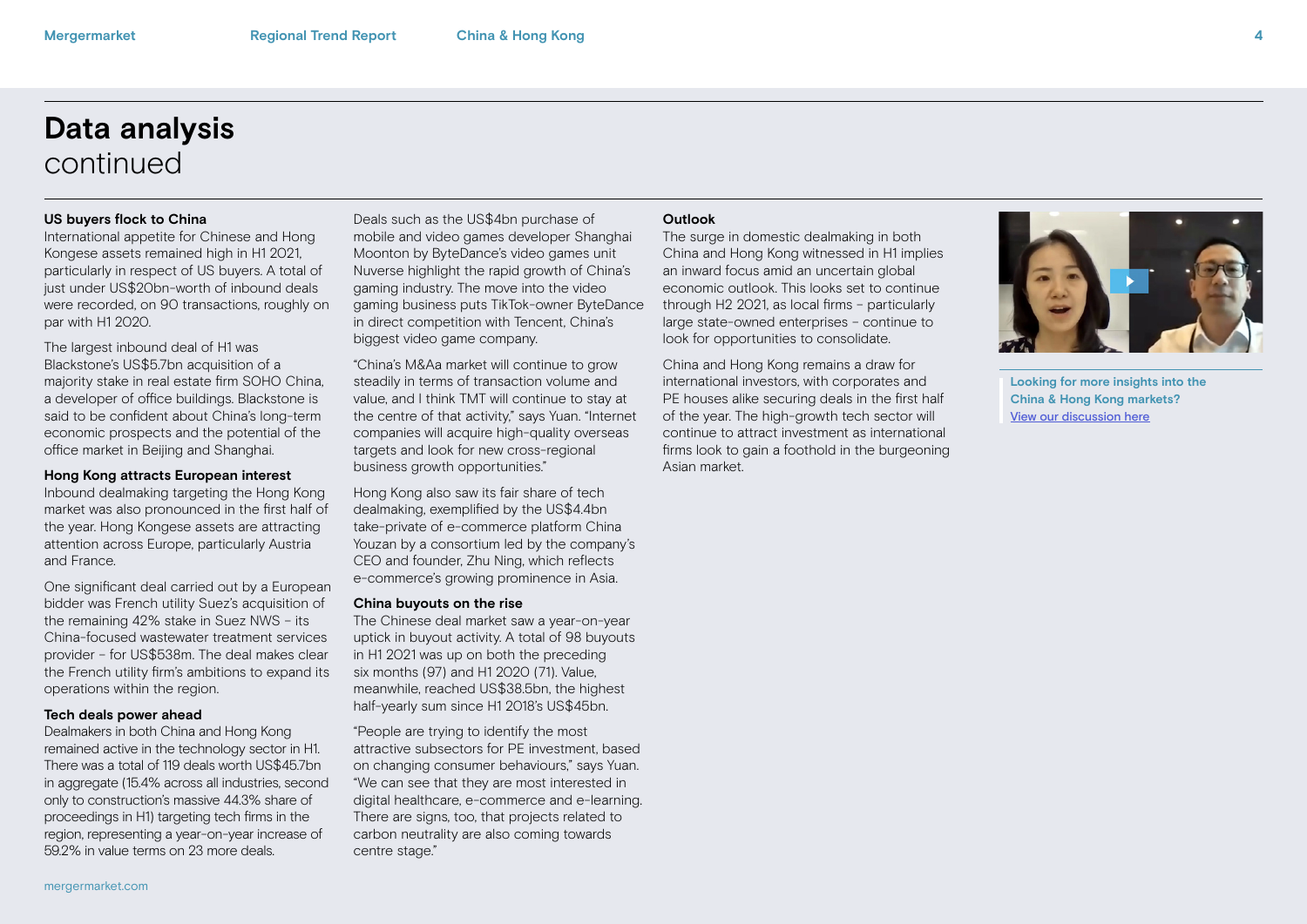# **Top deals**

| Announcement<br>date | <b>Target company</b>                                                                                                                                       | <b>Target dominant</b><br>sector | <b>Target dominant</b><br>geography | <b>Bidder company</b>                                                               | <b>Bidder dominant</b><br>geography | <b>Seller company</b>                                                  | <b>Seller dominant</b><br>geography | <b>Deal value</b><br>(US\$m) |
|----------------------|-------------------------------------------------------------------------------------------------------------------------------------------------------------|----------------------------------|-------------------------------------|-------------------------------------------------------------------------------------|-------------------------------------|------------------------------------------------------------------------|-------------------------------------|------------------------------|
| $O2$ -Apr-21         | Sichuan Transportation Investment<br>Group Co Ltd                                                                                                           | Construction                     | China                               | Sichuan Railway Investment<br>Group Co Ltd                                          | China                               |                                                                        |                                     | 111,535                      |
| O3-Mar-21            | China United Cement Group Co Ltd;<br>South Cement Company Limited<br>(99.93% stake); Sinoma Cement Co<br>Ltd: and Southwest Cement Co Ltd<br>(95.72% stake) | Construction                     | China                               | Xinjiang Tianshan Cement Co Ltd                                                     | China                               | An investor group led by<br>China National Building<br>Material Co Ltd | China                               | 15,173                       |
| 30-Apr-21            | Peking University Founder Group Co<br>Ltd (73% stake)                                                                                                       | Technology                       | China                               | Ping An Insurance (Group)<br>Company of China Ltd; and<br>Zhuhai Huafa Group Co Ltd | China                               |                                                                        |                                     | 8,177                        |
| 16-Jun-21            | <b>SOHO China Limited</b>                                                                                                                                   | Real estate                      | China                               | <b>Blackstone Group Inc</b>                                                         | <b>USA</b>                          | <b>Cititrust Private Trust</b><br>(Cayman) Ltd                         | China                               | 5.747                        |
| O8-Mar-21            | Jardine Strategic Holdings Ltd<br>(15.11% stake)                                                                                                            | Other                            | Hong Kong                           | Jardine Matheson Holdings<br>Limited                                                | Hong Kong                           |                                                                        |                                     | 5,528                        |
| 28-Feb-21            | China Youzan Limited (85.1% stake)                                                                                                                          | Technology                       | Hong Kong                           | Consortium for China Youzan                                                         | Hong Kong                           |                                                                        |                                     | 4.371                        |
| 21-Jun-21            | 51job Inc (68.74% stake)                                                                                                                                    | <b>Business services</b>         | China                               | Consortium for 51job                                                                | China                               |                                                                        |                                     | 4,075                        |
| 22-Mar-21            | Shanghai Moonton Technology Co<br>Ltd                                                                                                                       | Technology                       | China                               | Beijing Byte Dance Technology<br>Co Ltd                                             | China                               |                                                                        |                                     | 4,000                        |
| 10-Feb-21            | Kerry Logistics Network Limited<br>(51.81% stake)                                                                                                           | Transport                        | Hong Kong                           | SF Holding Co Ltd                                                                   | China                               |                                                                        |                                     | 3,509                        |
| $23 - Jan-21$        | Tus Environmental Science and<br>Technology Development Co Ltd                                                                                              | Energy, mining &<br>utilities    | China                               | Henan City Development<br>Environment CO Ltd                                        | China                               |                                                                        |                                     | 3.488                        |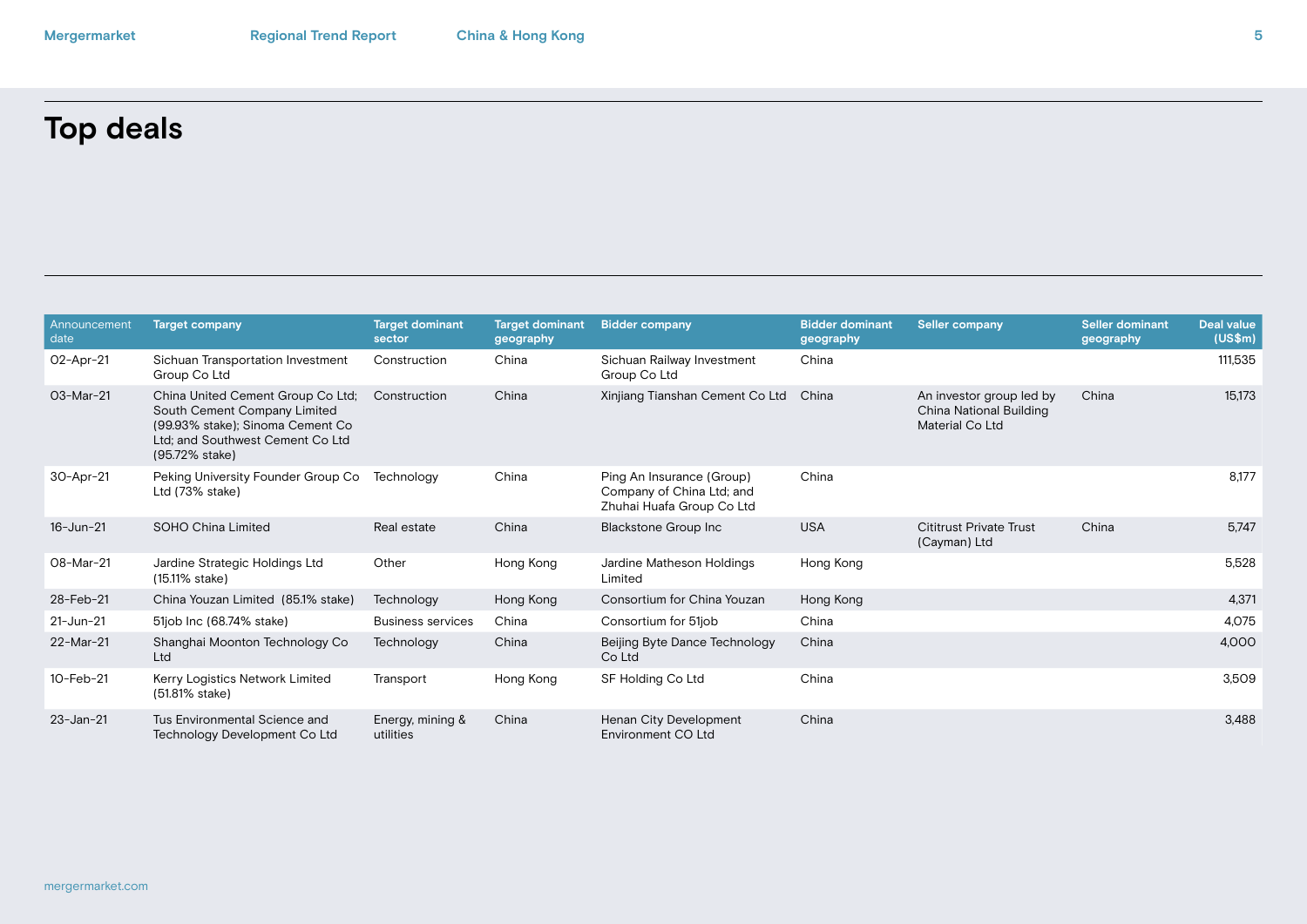All data is based on transactions over USD 5m and is based on the Mergermarket's M&A deals database. Deals with undisclosed deal values are included where the target's turnover exceeds USD 10m. Deals where the effective stake acquired is less than 30% will only be included if the value is greater than USD 100m. Full deal inclusion criteria can be found [here](http://www.mergermarket.com/pdf/deal_criteria.pdf).

Trend data: Based on the dominant geography of the target company and excludes lapsed and withdrawn bids. Sector trends based on the dominant sector of the target.

Global cross-border M&A: Based on the dominant geography of the target and bidder company being in a different region.

Inbound: The dominant geography of the target is China & Hong Kong and the dominant geography of the bidder is any other region excluding China & Hong Kong.

**Outbound:** The dominant geography of the bidder is Portugal and the dominant geography of the target is any other region excluding China & Hong Kong.

Top deals: Based on the dominant geography of the target company.

League tables: Based on the dominant geography of the target, bidder or seller, and excludes lapsed and withdrawn bids. Private equity buyout league tables are based on advisors advising the bidder only on buyout deals with target dominant geography being the country/region and excludes lapsed and withdrawn bids. Private equity exit league tables based on advisors advising the target/seller on exit deal with target dominant geography being the country/region and excludes lapsed and withdrawn bids.

All values are in USD M&A Trends and Top Deals correct as of 9am (GMT), 16-Jul-2021.

## **Criteria Contacts**

Sponsorship Sales Manager Chris Coe chris.coe@iongroup.com +44 20 3741 1075

#### Event Manager

Lisa Maughan lisa.maughan@iongroup.com +44 20 3741 1112

#### **Press Relations**

Global Lindsay Spivak lindsay.spivak@iongroup.com +1 212 390 7801

### **iDeals**

Milu Gao milu.gao@idealscorp.com

John Yuan john.yuan@idealscorp.com